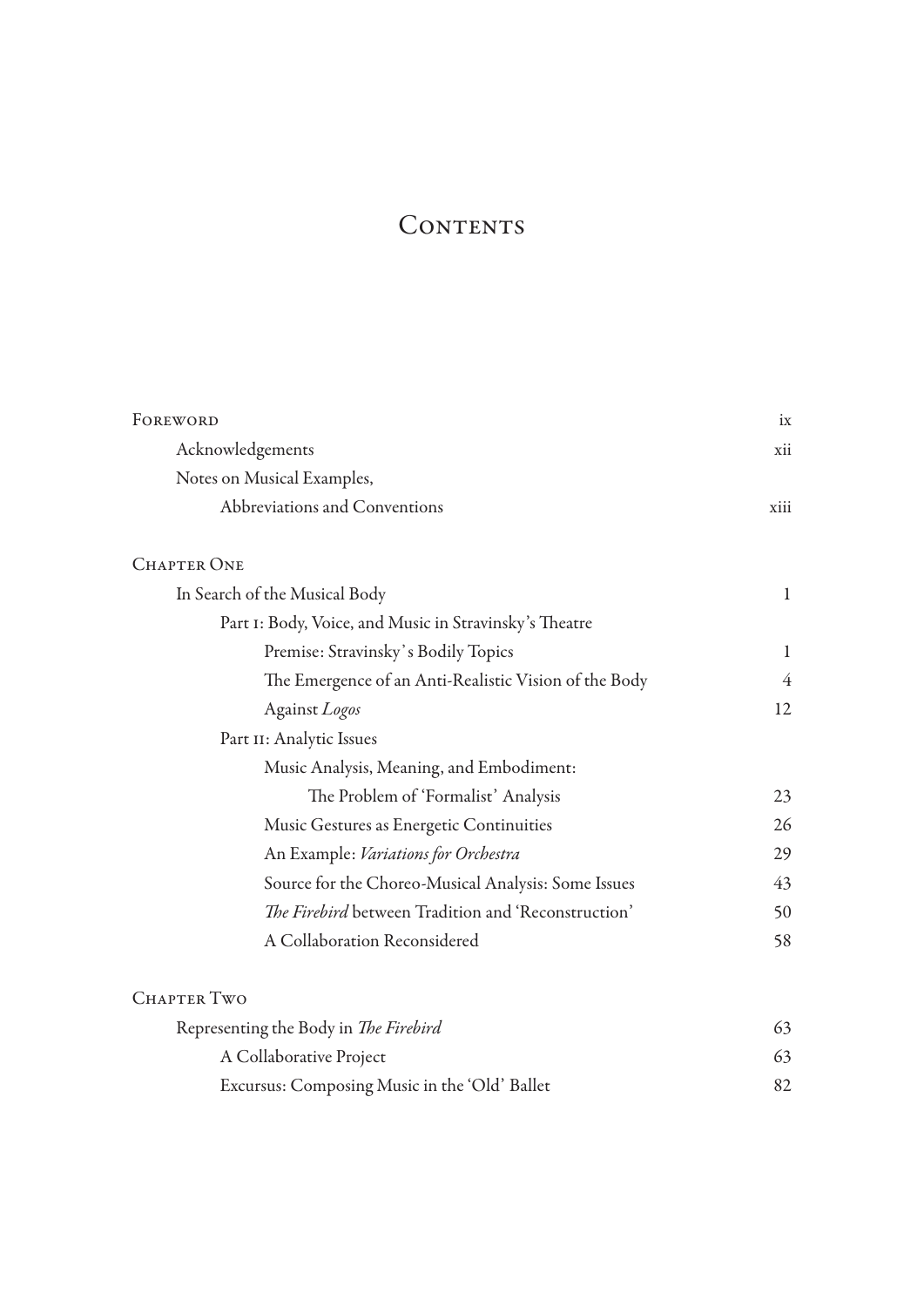| Composing Music for a 'New' Ballet          | 89  |
|---------------------------------------------|-----|
| A 'New' Collaborative Method                | 97  |
| Words, Gestures, Movements                  | 105 |
| Movements, Actions, Processions             | 116 |
| 'Improvising' Ballet Music                  | 125 |
| 'Improvising' with Leitmotifs               | 144 |
| <b>Opposite Characters, Opposite Bodies</b> | 172 |
| Conclusion: After The Firebird              | 191 |

## CHAPTER THREE

| «Il ne faut pas mépriser les doigts»:                 |     |  |
|-------------------------------------------------------|-----|--|
| Composing with Hands, Composing with Intervals        |     |  |
| Part I: Composing with Hands                          |     |  |
| The 'Musical Idea' and the 'Composer's Mind'          | 195 |  |
| The Body and the Hands: A Theoretical Framework       |     |  |
| From Keyboard to Paper: Improvisation and Composition | 205 |  |
| Piano vs Orchestra?                                   | 215 |  |
| Ways of the Hand, Keys, Steps                         | 219 |  |
| Symmetries over the Keyboard:                         |     |  |
| From Rimsky-Korsakov to Stravinsky                    | 226 |  |
| A 'Danse' of the Hands                                | 238 |  |
| Part II: Composing with Intervals                     |     |  |
| 'Change of Life'                                      | 252 |  |
| What Is a Motif?                                      | 256 |  |
| From Steps to Rows                                    | 263 |  |
| From Motifs to Rows                                   | 269 |  |
| From Rows to Motifs                                   | 276 |  |
| Movements over the Keyboard                           | 285 |  |
| Conclusion: Theory and Practice                       | 295 |  |
|                                                       |     |  |